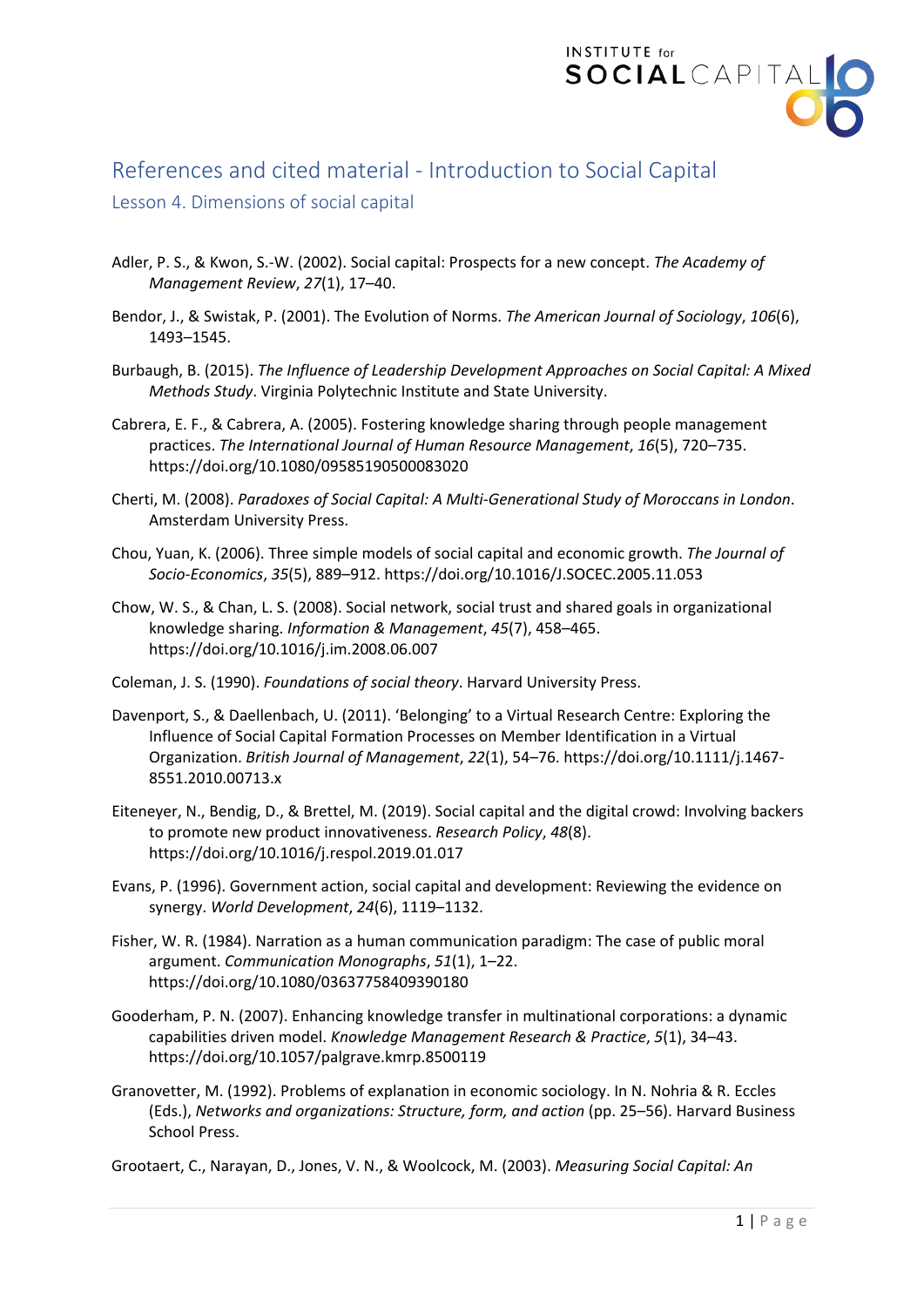

*Integrated Questionnaire* (No. 18; WORLD BANK WORKING PAPER).

- Han, J., Han, J., & Brass, D. J. (2014). Human capital diversity in the creation of social capital for team creativity. *Journal of Organizational Behavior*, *35*(1), 54–71. https://doi.org/10.1002/job.1853
- Holtkamp, C., & Weaver, R. (2019). Place Identity and Social Capital in an Appalachian Town. *Journal of Appalachian Studies*, *25*(1), 49. https://doi.org/10.5406/jappastud.25.1.0049
- Krishna, A. (1999). Creating and Harnessing Social Capital. In P. Dasgupta & I. Serageldin (Eds.), *Social Capital: A multifaceted perspective* (p. pp 71-93). World Bank.
- Mohammed, N., & Kamalanabhan, T. J. (2019). Tacit knowledge seeking from teammates: unravelling the role of social capital. *International Journal of Organizational Analysis*, *27*(3), 765–790. https://doi.org/http://dx.doi.org/10.1108/IJOA-07-2019-1845
- Nahapiet, J., & Ghoshal, S. (1998). Social capital, intellectual capital, and the organizational advantage. *Academy of Management Review*, *23*(2), 242.
- Newton, K. (2001). Trust, social capital, civil society, and democracy. *International Political Science Review*, *22*(2), 201–214.
- Ntontis, E., Drury, J., Amlôt, R., Rubin, G. J., & Williams, R. (2019). What Lies Beyond Social Capital? The Role of Social Psychology in Building Community Resilience to Climate Change. *Traumatology*. https://doi.org/10.1037/trm0000221
- Paxton, P. (2002). Social Capital and Democracy: An Interdependent Relationship. *American Sociological Review*, *67*(2), 254–277.
- Polanyi, K. (1944). *The great transformation* (Vol. 2). Beacon press Boston.
- Portes, A. (1998). Social capital: its origins and applications in modern sociology. *Annual Review of Sociology*, *24*(1), 1–25.
- Putnam, R. D., Leonardi, R., & Nanetti, R. Y. (1993). *Making democracy work : civic traditions in modern Italy*. Princeton University Press.
- Rao, K. S., & Gebremichael, H. (2017). Social capital and innovation of firms: Evidence from the tenant firms in Ethiopia. *Social Capital*, *3*(3).
- Rosenkranz, J. (2019). *The role of a nonprofit organization's narratives in fostering social capital: a case-study of HeSeta*. University of Helsinki.
- Scott, C., & Hofmeyer, A. (2007). Networks and social capital: a relational approach to primary healthcare reform. *Health Research Policy and Systems 2007 5:1*, *5*(1), 1–8. https://doi.org/10.1186/1478-4505-5-9
- Spellerberg, A. (2001). Framework for Measurement of Social Capital in New Zealand. In *Research and Analytical Report* (Social Capital Programme).
- Tsai, W., & Ghoshal, S. (1998). Social capital and value creation: The role of intrafirm networks. *Academy of Management Journal*, *41*(4), 464–476. https://doi.org/10.2307/257085
- Uhlaner, L. M., Matser, I. A., Berent-Braun, M. M., & Flören, R. H. (2015). Linking Bonding and Bridging Ownership Social Capital in Private Firms. *Family Business Review*. https://doi.org/10.1177/0894486515568974

Uphoff, N. (1999). Understanding social capital: Learning from the analysis and experience of